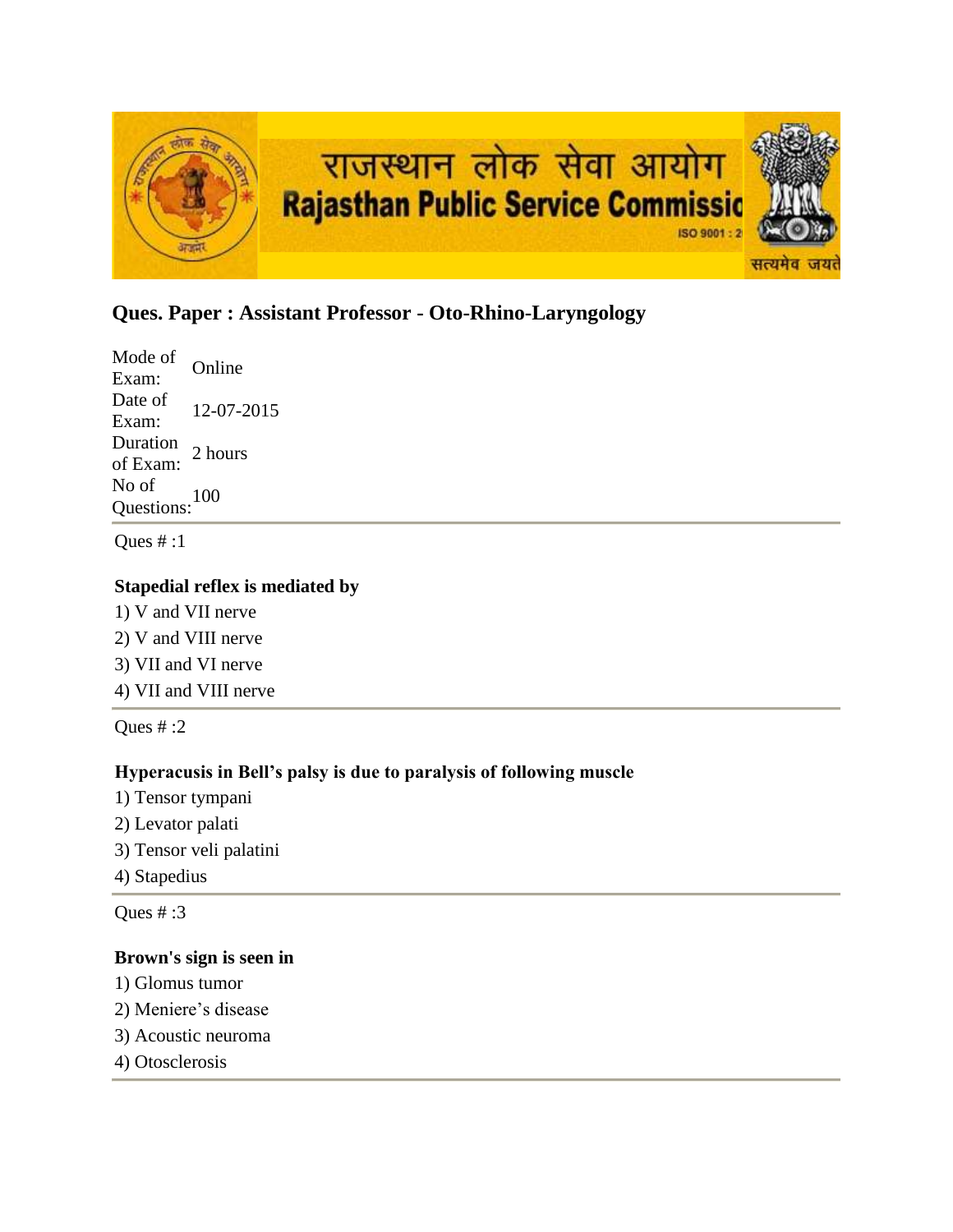### **Bezold's abscess is a collection of pus :**

1) above and in front of the auricle

- 2) behind the auricle
- 3) in the upper part of the neck deep to the sternomastoid
- 4) in the peritonsillar space

Ques # :5

### **During ear examination, the reservoir sign is diagnostic of:**

- 1) Acute Otitis Media
- 2) Mastoiditis
- 3) Petrositis
- 4) Cholesteatoma

Ques # :6

### **Uncontrolled diabetes in elderly patient may predispose to**

- 1) Cholesteatoma
- 2) Malignant otitis externa
- 3) Presbyacusis
- 4) Vestibular neuronitis

Ques # :7

### **Suprapyramidal recess is another name for**

- 1) superior incudal space
- 2) facial recess
- 3) Prusssak's space
- 4) cochlear space

Ques # :8

### **MacEwen's Triangle is surface marking for**

- 1) Mastoid antrum
- 2) Cochlea
- 3) Lateral Semicircular canal
- 4) Endolymphatic Sac

Ques # :9

**Prussak's space lies between**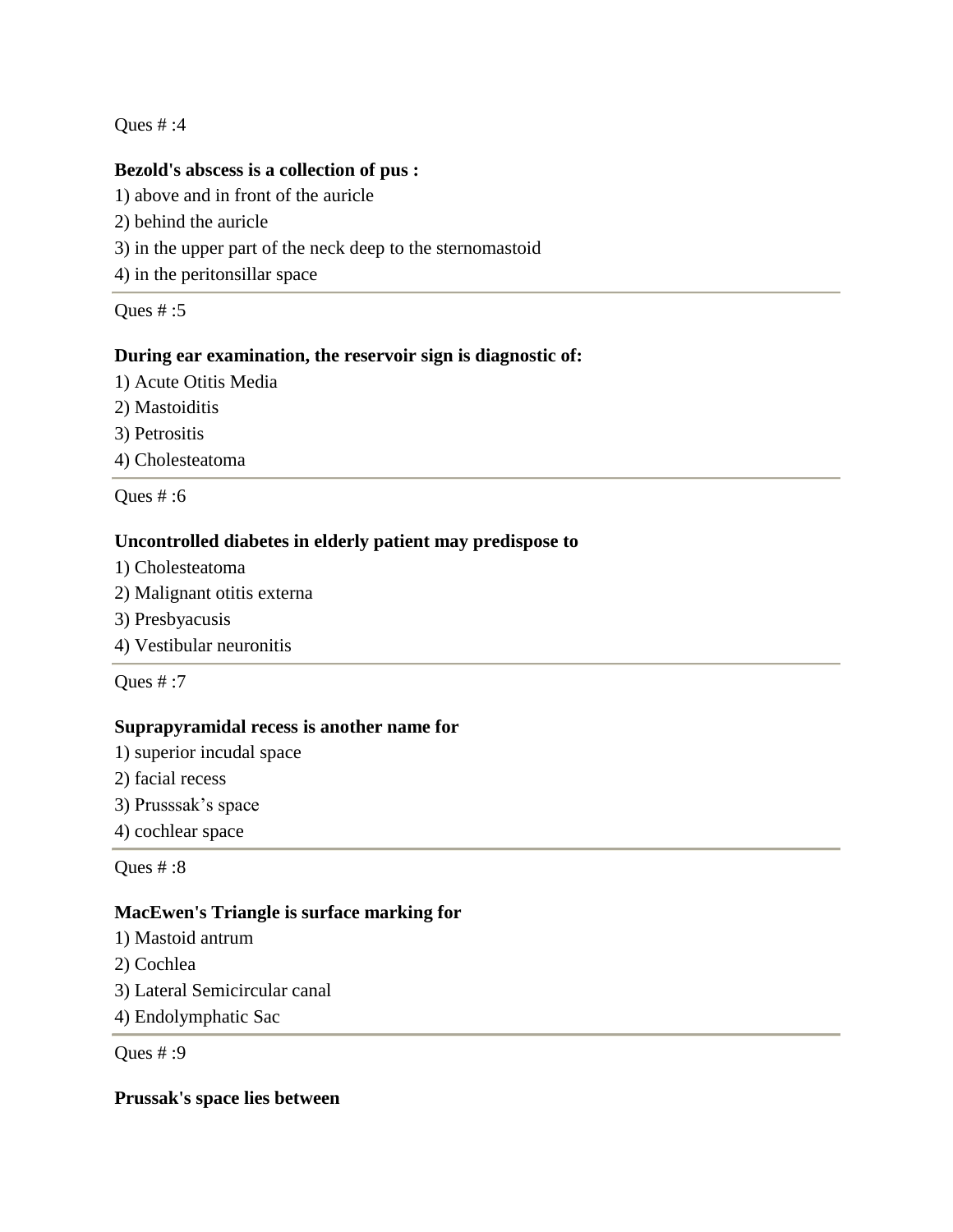1) Lateral and superior semicircular canal

2) Neck of Malleus and pars flaccida

3) Stapes and stapedial tendon

4) Malleus and Incus

Ques # :10

#### **Jahrsdoerfer's criteria is used to**

1) Select patients with malignant otitis externa who could benefit from surgery

2) Grade patients with hyperostosis of external canal

3) Grade patients with malignant otitis externa

4) Select patients with meatal atresia who would benefit from surgery

Ques # :11

#### **Multiple exostosis of external auditory canal commonly occurs in**

1) Inner third of the bony canal

- 2) Outer third of the bony canal
- 3) Cartilagenous portion of the auditory canal
- 4) Mastoid tip

Ques # :12

#### **In patients with Otosclerosis, tympanometry produces**

- 1) A type curve
- 2) As type curve
- 3) Ad type curve

4) B type curve

Ques # :13

#### **Most common fungus causing Otomycosis is**

- 1) Aspergillus Fumigatus
- 2) Candida
- 3) Mucor
- 4) Penicillin

Ques # :14

#### **Cart Wheel sign is seen in**

1) ASOM 2) Adhesive OM 3) OME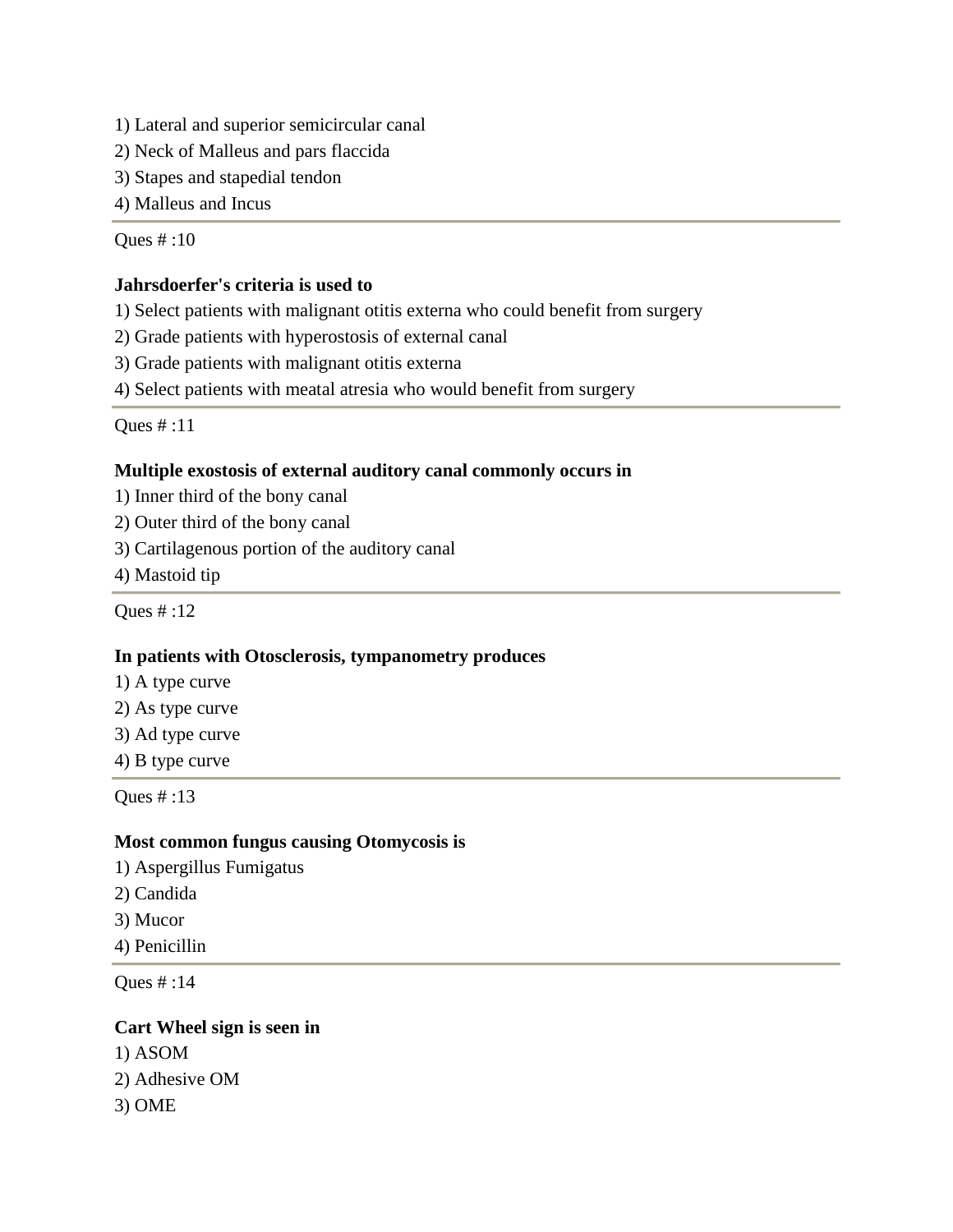4) CSOM

Ques # :15

## **A 7 year child presented with acute otitis media does not respond to ampicillin. Examination reveals full and bulging TM, the treatment of choice is**

1) Systemic steroid

2) Ciprofloxacin

3) Myringotomy

4) Cortical mastoidectomy

Ques # :16

#### **Light- House Sign characterizes**

1) ASOM

2) CSOM

3) Menieres disease

4) Cholesteatoma

Ques # :17

### **A 6 year old child with recurrent URTI with mouth breathing, failure to grow, high arched palate and impaired hearing - Rx**

1) Tonsillectomy

2) Grommet insertion

3) Myringotomy

4) Adenoidectomy with grommet insertion

Ques # :18

### **Most accepted theory for formation of cholesteatoma**

- 1) Congenital
- 2) Squamous metaplasia
- 3) Ingrowth of squamous epithelium

4) Retraction pocket

Ques # :19

### **The treatment of choice for Attico antral variety of CSOM**

- 1) Mastoidectomy
- 2) Medical management
- 3) Myringoplasty
- 4) Insertion of ventilation tube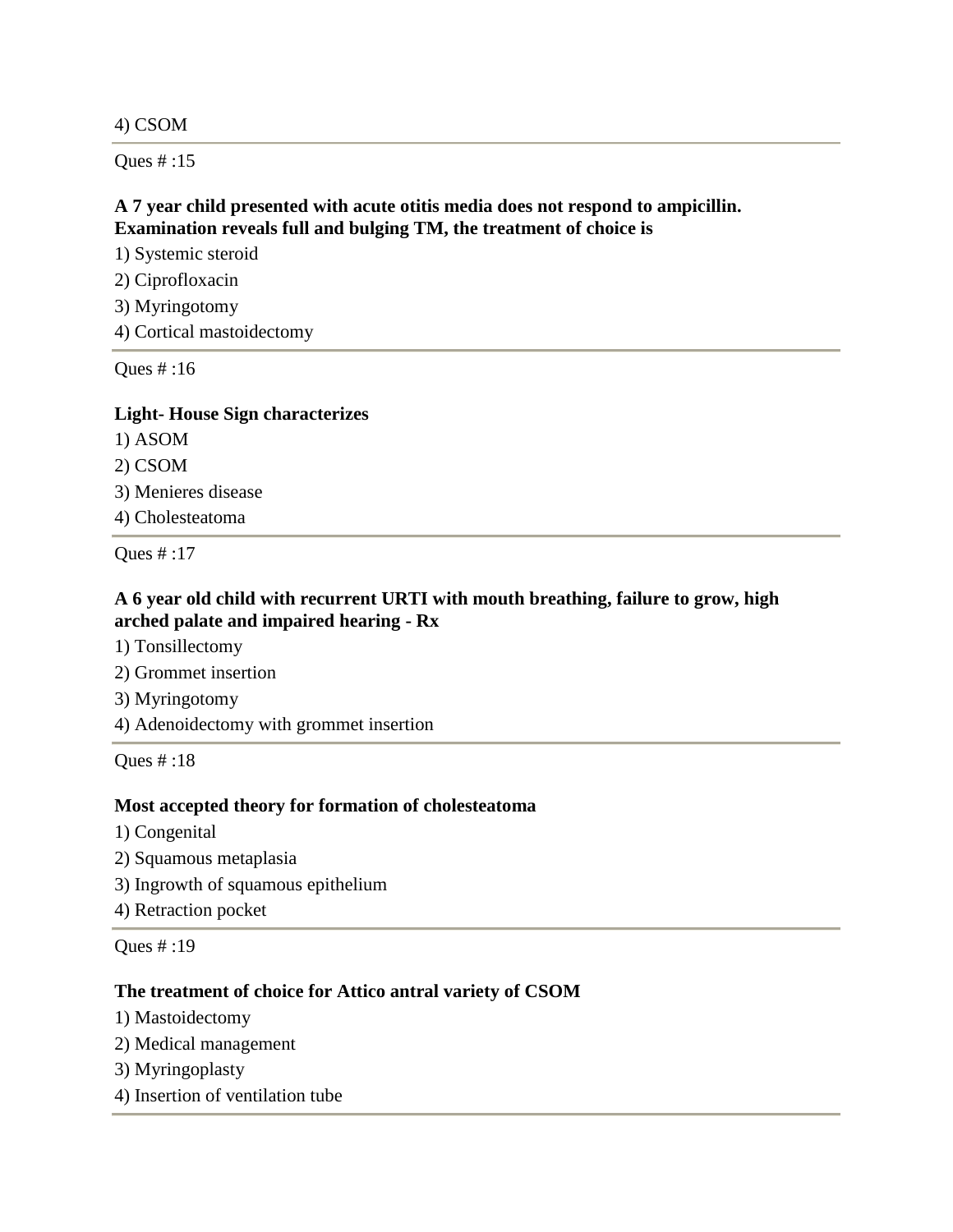### **All of the following are the features of cholesteatoma except**

1) Keratinized stratified squamous cell epithelium

- 2) Deafness
- 3) Erodes bones
- 4) Lymphatic permeation

Ques # :21

### **Essential radiological feature of acute mastoiditis is**

- 1) Temporal bone pneumatization
- 2) Clouding of mastoid air cells
- 3) Rarefaction of petrous bone
- 4) Thickening of temporal bone

Ques # :22

### **Treatment of choice for CSOM with vertigo and facial nerve palsy is**

- 1) Antibiotics and antihistaminics
- 2) Myringoplasty
- 3) Immediate mastoid exploration

4) Labyrinthectomy

Ques # :23

### **Which one of the following is not a typical feature of Menieres disease**

1) SNHL

- 2) Pulsatile tinnitus
- 3) Vertigo
- 4) Fluctuating deafness

Ques # :24

### **Recruitment phenomenon is seen in**

- 1) Otosclerosis
- 2) Menieres disease
- 3) Acoustic Schwannoma
- 4) Otitis media with effusion

Ques # :25

### **Schwartz sign is seen in**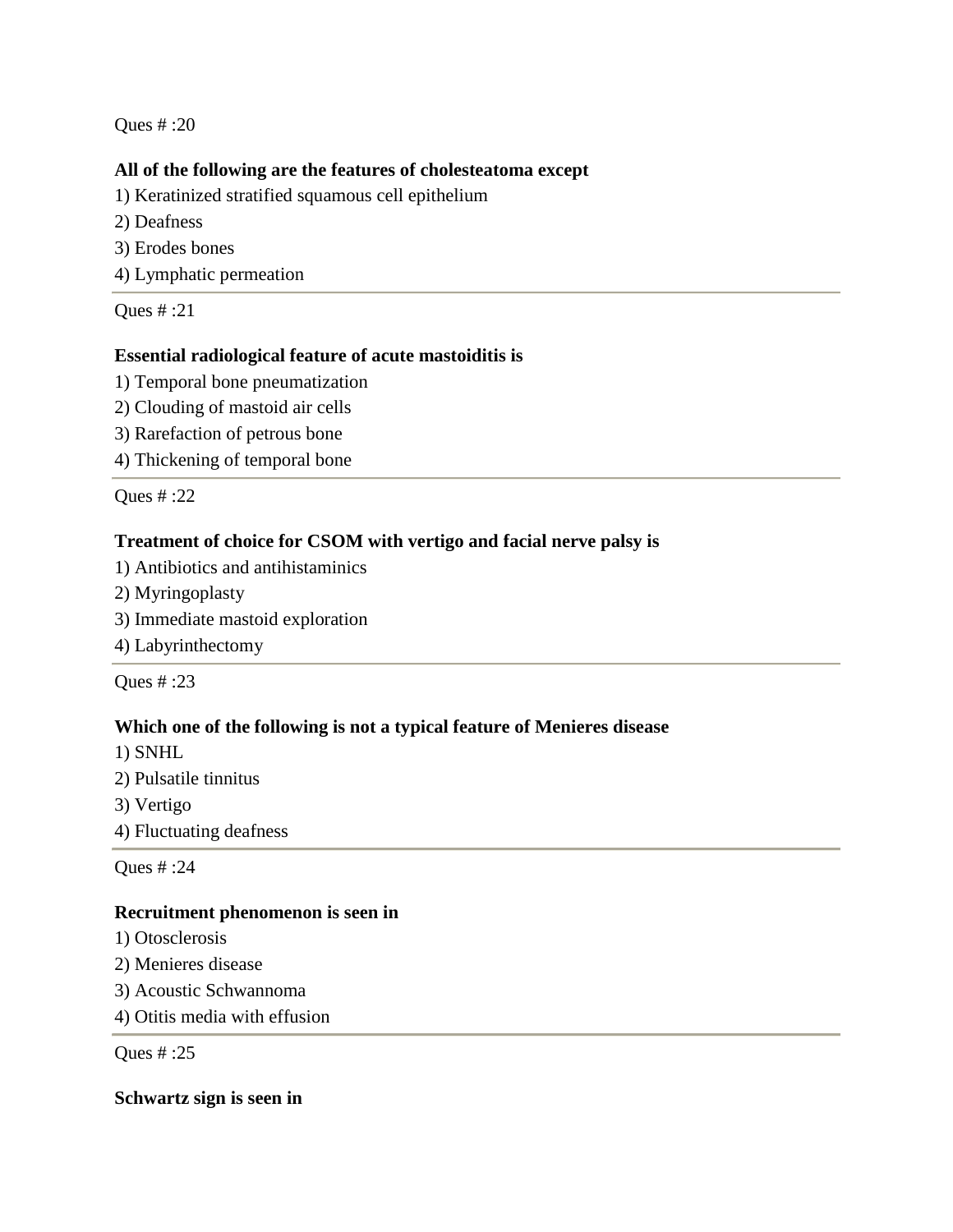1) Glomus jugulare

2) Otosclerosis

3) Menieres disease

4) Acoustic neuroma

Ques # :26

### **Most common cause of facial palsy**

1) Post operative 2) Trauma

3) Bell's palsy

4) Ramsay Hunt Syndrome

Ques # :27

### **A man presents with vesicles over external acoustic meatus with ipsilateral LMN facial palsy**

1) Herpes Zoster

2) HSV 1

- 3) Varicella
- 4) None

Ques # :28

### **Most common CP angle tumor is**

1) Acoustic neuroma

- 2) Cholesteatoma
- 3) Meningioma
- 4) All

Ques # :29

### **surgical emphysema after tracheostomy is corrected by:**

1) taking more stitches on the wound

2) cold compresses

3) widening of the wound by removal of some stitches

4) antihistaminic intake

Ques # :30

### **Commonest cause of septal perforation is:**

- 1) trauma
- 2) syphilis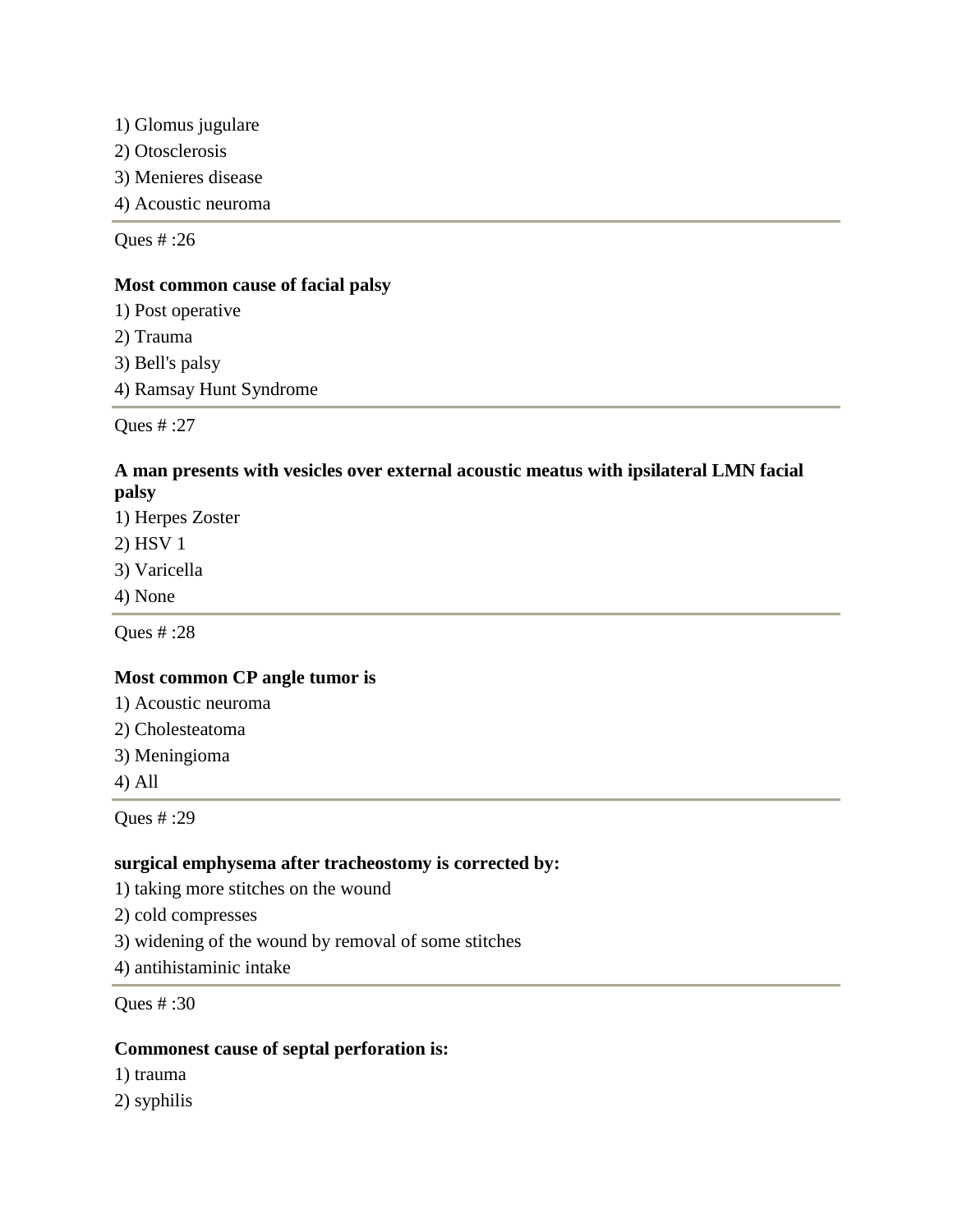3) lupus 4) blood disease

Ques # :31

### **Saddle nose may be due to the following except:**

1) overresection of septal cartilage

2) nasal trauma

3) septal abcess

4) Rhinoscleroma

Ques # :32

### **referred otalgia may be due to the following except:**

1) acute suppurative otitis media

2) quinsy

3) dental infection

4) maxillary sinusitis

Ques # :33

### **proptosis may be due to the following except:**

- 1) frontoethmoid mucocele
- 2) osteomats of the frontoethmoid
- 3) antrochoanal polyp
- 4) nasopharyngeal fibroma

Ques # :34

### **Otoscopic manifestation of chronic secretory otitis media may include the following except:**

1) perforation at pars flaccida

2) transverse handle of malleous

3) absent cone of light

4) air bubbles behind the tympanic membrane

Ques # :35

### **a newly born infant with respiratory distress & difficult feeding is more likely to be due to:**

- 1) laryngeal web at the anterior half of vocal cords
- 2) bilateral posterior choanal atresia
- 3) congenital subglottic stenosis
- 4) congenital meatal atresia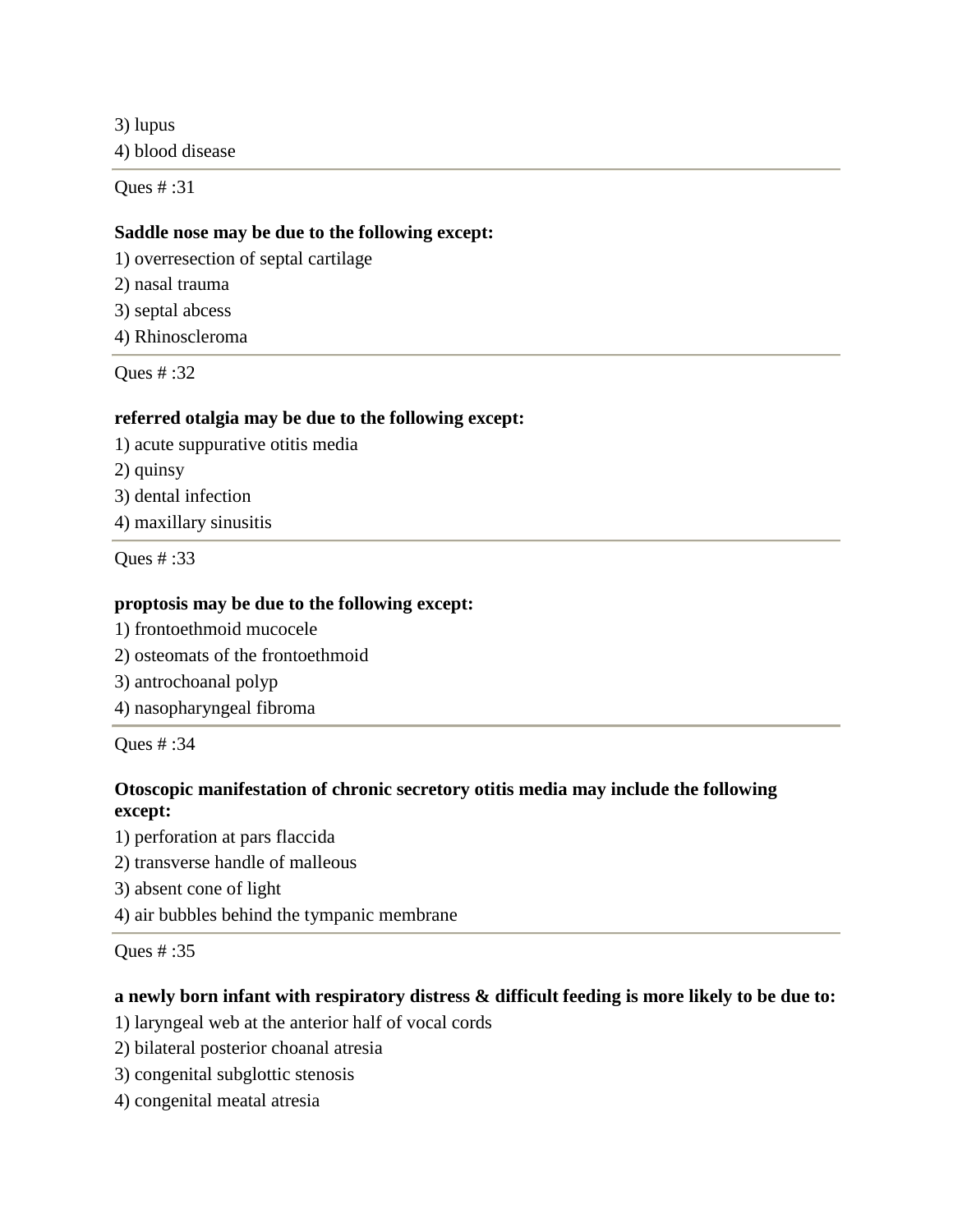### **Unilateral offensive blood tinged purulent rhinorrhea in a 3 years old is more likely due to:**

1) Rhinoscleroma

2) lupus

3) foreign body

4) Adenoids

Ques # :37

## **Conservative septoplasty is:**

1) surgical correction of deviated septum above 17 years

2) surgical correction of deviated septum below 17 years

3) closed reduction of fractured septum by Ash's forceps

4) Submucous Resection

Ques # :38

**A 20 years old man c/o fever & increasing sore throat with dribbling of saliva & trismus for only 2 days, on examination (the right tonsil pushed medially & forward) no response to antibiotics. Rapid relief can be obtained by :**

1) short course of radiotherapy

2) assurance & rest

3) antidiphtheritic serum

4) incision & drainage

Ques # :39

### **The most common cause of conductive deafness is:**

1) otosclerosis

- 2) secretory otitis media
- 3) congenital ossicular fixation

4) collection of wax

Ques # :40

### **Posterior nasal pack may be used in :**

- 1) antrochoanal polyp
- 2) epistaxis from Little's area
- 3) CSF rhinorrhoea
- 4) post-adenoidectomy bleeding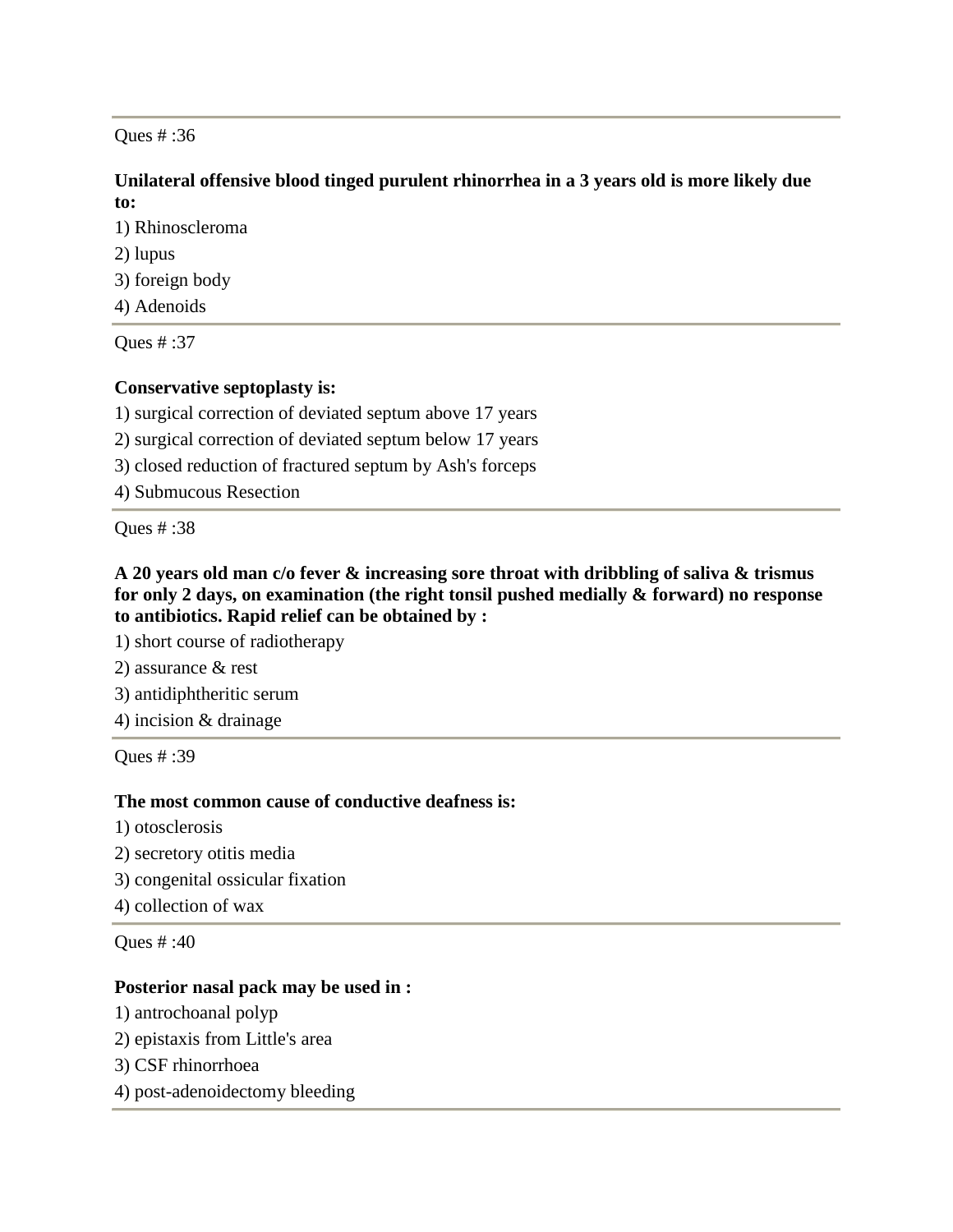### **Otitic barotrauma is characterized by:**

1) attic perforation 2) middle ear effusion 3) mucopurulant discharge 4) central drum perforation

Ques # :42

### **Otosclerosis means:**

1) congenital fixation of incus

- 2) congenital fixation of stapes
- 3) ossicular disruption

4) none of the above

Ques # :43

### **Unilateral clear watery nasal discharge reducing Fehling's solution is suggestive of:**

- 1) CSF rhinorrhoea
- 2) allergic rhinitis
- 3) viral rhinitis

4) nasal diphtheria

Ques # :44

### **The most common cause of oroantral fistula is:**

1) acute sinusitis

2) car accident

3) dental extraction of upper second premolar tooth

4) radical antrum operation

Ques # :45

### **Post-tonsillectomy otalgia is mediated through:**

- 1) Vagus nerve
- 2) Glossopharyngeal nerve
- 3) Trigeminal nerve
- 4) Second & third cervical nerve

Ques # :46

### **Which of the following structures are preserved in radical neck dissection?**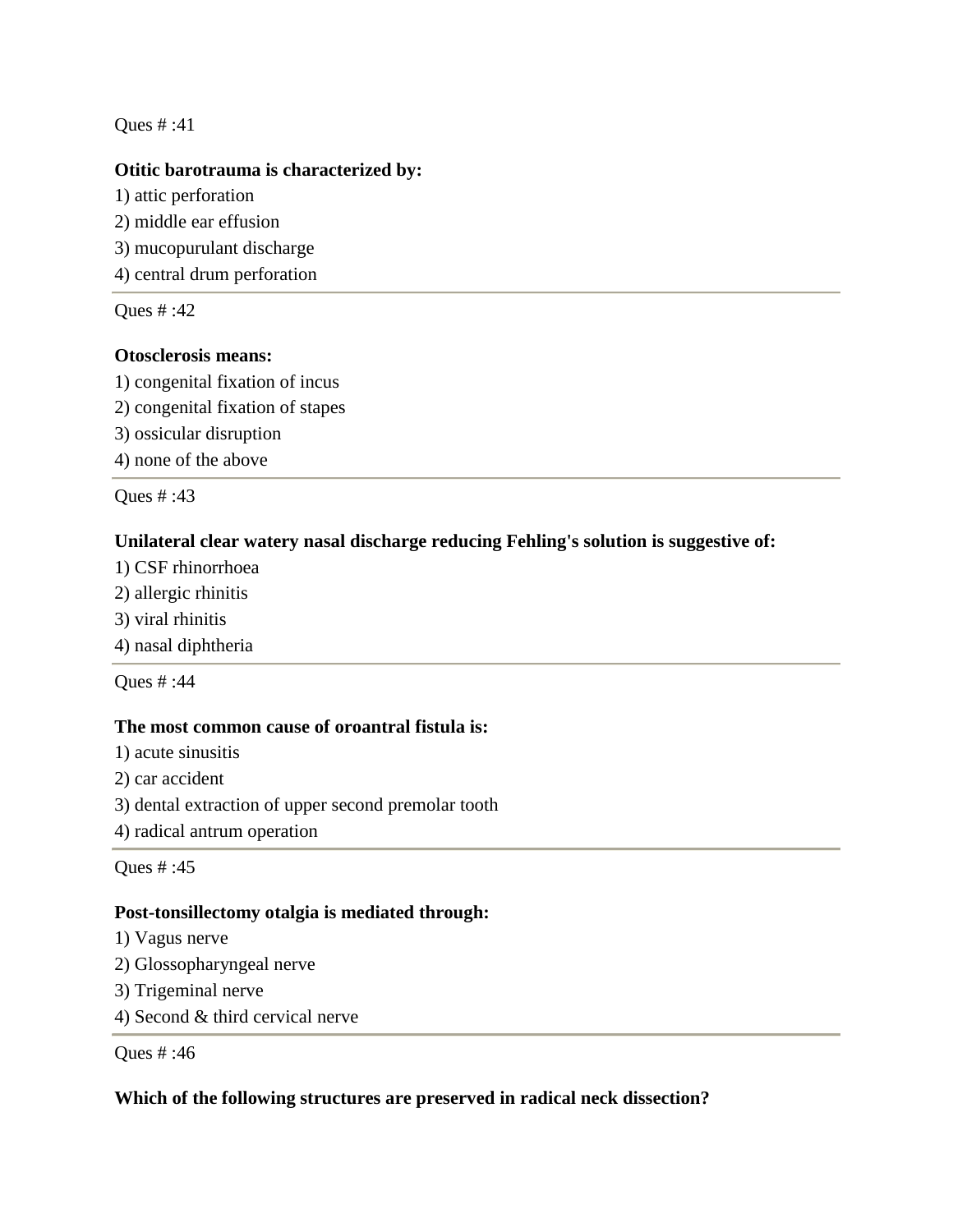1) Vagus nerve 2) Accessory Nerve 3) Internal jugular vein 4) Sternocleidomastoid muscle

Ques # :47

### **Which is not a part of hypopharynx**

1) Posterior cricoid region

- 2) Ary epiglottic fold
- 3) Posterior pharyngeal wall
- 4) Pyriform fossa

Ques # :48

### **Laryngocele arises from**

- 1) True cord
- 2) Subglottis
- 3) Saccule of the ventricle
- 4) Anterior commissure

Ques # :49

### **Hitselberger's sign is associated with**

- 1) Glomus jugulare
- 2) Acoustic neuroma
- 3) Otosclerosis
- 4) carcinoma of the middle ear

Ques # :50

### **Phelp's sign is seen in**

- 1) Malignancy of the Maxillay sinus
- 2) Fracture of temporal bone
- 3) facial nerve palsy
- 4) Glomus jugulare

Ques # :51

### **The thinnest part of Facial nerve in fallopian canal is**

- 1) Tympanic
- 2) Mastoid
- 3) Labyrinthine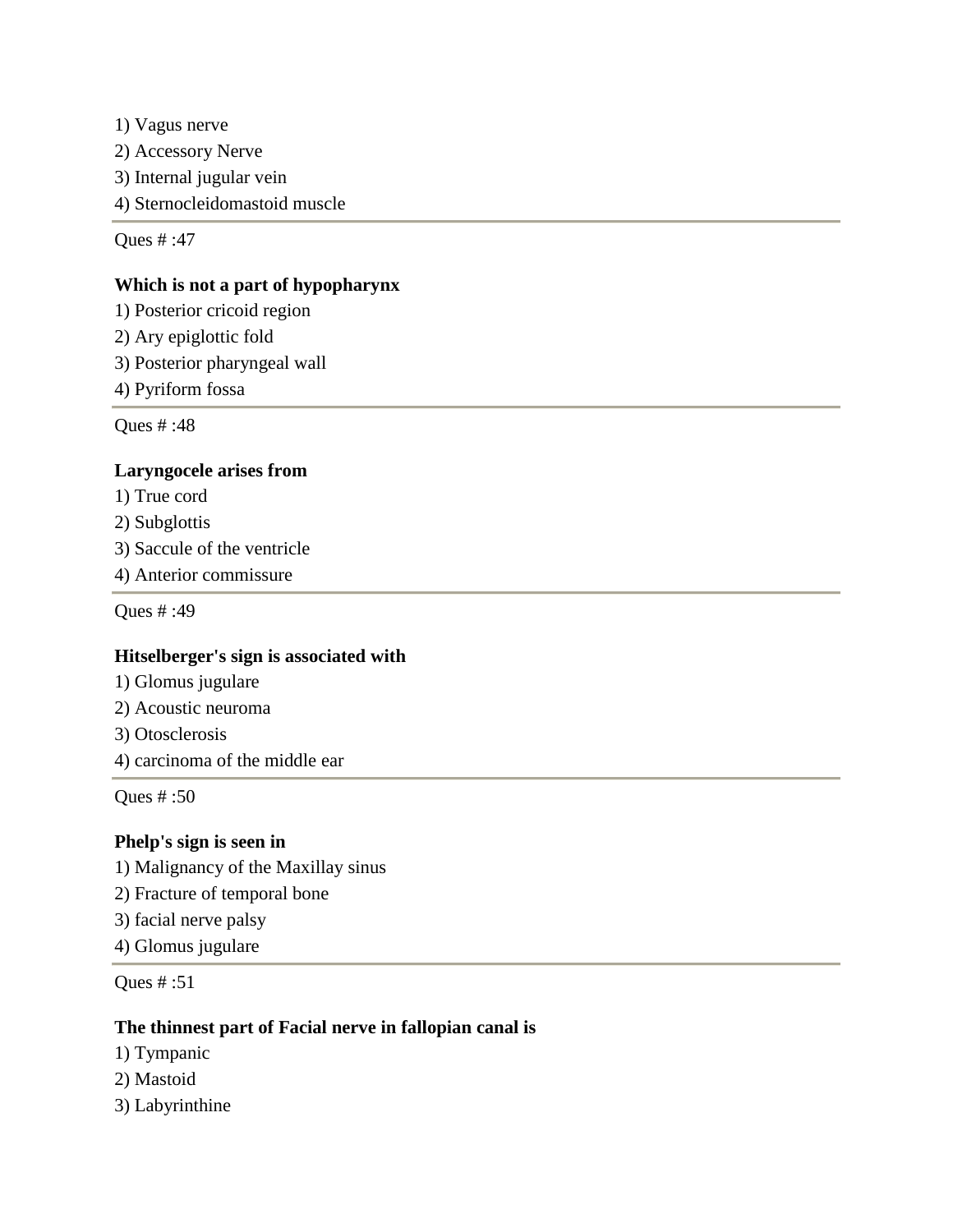4) none of the above

Ques # :52

### **McNaught Keel may be used during the surgery of**

1) Subglottic stenosis 2) Cleft Larynx

- 3) Laryngeal Web
- 4) none of the above

Ques # :53

## **Chevallet Fracture is**

1) Vertical fracture of nasal septum

2) Horizontal fracture of nasal septum

3) C' shaped fracture of nasal septum

4) none of the above

Ques # :54

### **Gray's struts used to diagnose**

- 1) Deviated nasal septum in adults
- 2) Deviated nasal septum in newborns
- 3) sleep apnoea syndrome
- 4) nasal polyposis

Ques # :55

### **Hard elongated swelling in the tonsillar fossa after tonsillectomy is**

- 1) Thrombosed vein
- 2) Tonsillolith
- 3) elongated styloid process
- 4) Calcified esophagus

Ques # :56

### **The Eustachian tube opens into the nasopharnyx approximately 1 cm behind the**

- 1) Tonsil
- 2) Posterior end of the superior turbinate
- 3) Posterior end of the middle turbinate
- 4) Posterior end of the inferior turbinate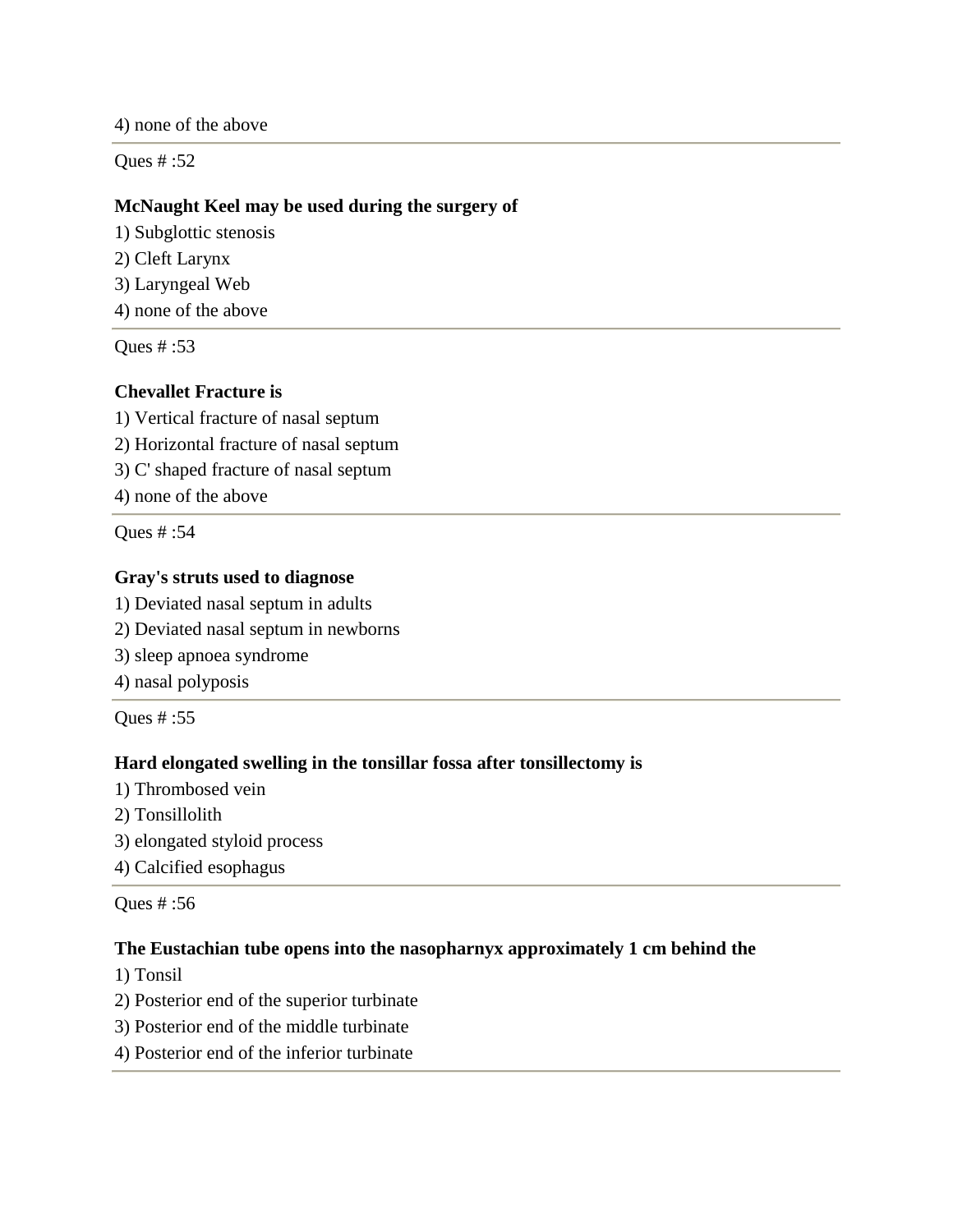### **Structures passing between the upper border of the superior constrictor muscle and the base of the skull are**

1) Styloid ligament and Eustachian tube

2) Superior laryngeal nerves and vessels

3) Styloid ligament and superior laryngeal nerve

4) Levator palati muscle and the cartilaginous Eustachian tube

Ques # :58

### **Dysphagia lusoria is because of**

- 1) Esophageal webs
- 2) Achalasia
- 3) Esophageal structure
- 4) Vascular anamolies

Ques # :59

### **Polyp which has a mulberry like appearance and bleeds on touch is due to**

- 1) Malignancy
- 2) Rhinosporidiosis
- 3) antrochoanal polyp
- 4) nasopharyngeal fibroma

Ques # :60

### **Ramsay hunt syndrome is characterized by**

- 1) Herpes Zoster of geniculate ganglion
- 2) Abduscens nerve palsy
- 3) facial nerve palsy (upper motor neuron)
- 4) Caused by bacterial infection

Ques # :61

### **Nerve of the pterygoid canal is also known as**

- 1) Arnolds nerve
- 2) Vidian nerve
- 3) Nerve of Kuntz
- 4) Criminal nerve of Grassi

Ques # :62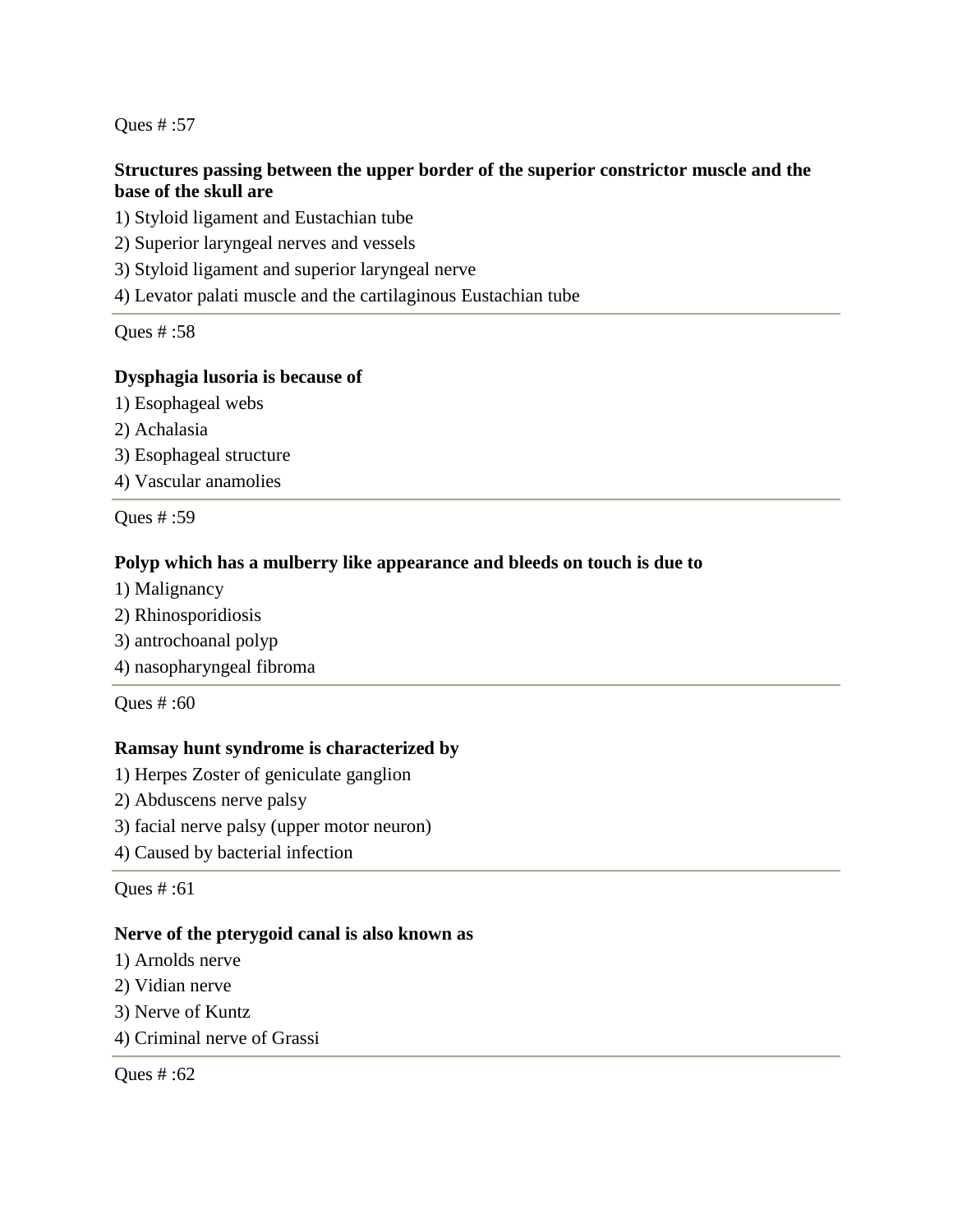#### **Pendred syndrome is goitre associated with**

- 1) Sensorineural deafness
- 2) Conductive deafness
- 3) No hearing loss
- 4) Dysphagia

Ques # :63

### **Arnold's nerve is a branch of --------- nerve**

- 1) vagus
- 2) Glossopharyngeal
- 3) Auditory
- 4) Facial

Ques # :64

### **LeFort's fracture does not involve**

- 1) Zygoma
- 2) Maxilla
- 3) nasal bones
- 4) Mandible

Ques # :65

### **Recurrent laryngeal nerve is closely related to**

- 1) superior layngeal artery
- 2) inferior thyroid artery
- 3) middle thyroid vein
- 4) superior thyroid artery

Ques # :66

#### **Least chance of nodal metastasis is in -------- carcinoma**

- 1) Pyriform fossa
- 2) Glottic
- 3) Supraglottic
- 4) Transglottic

Ques # :67

### **Ceruminous glands present in the ear are**

- 1) Modified Eccrine glands
- 2) Modified Sweat glands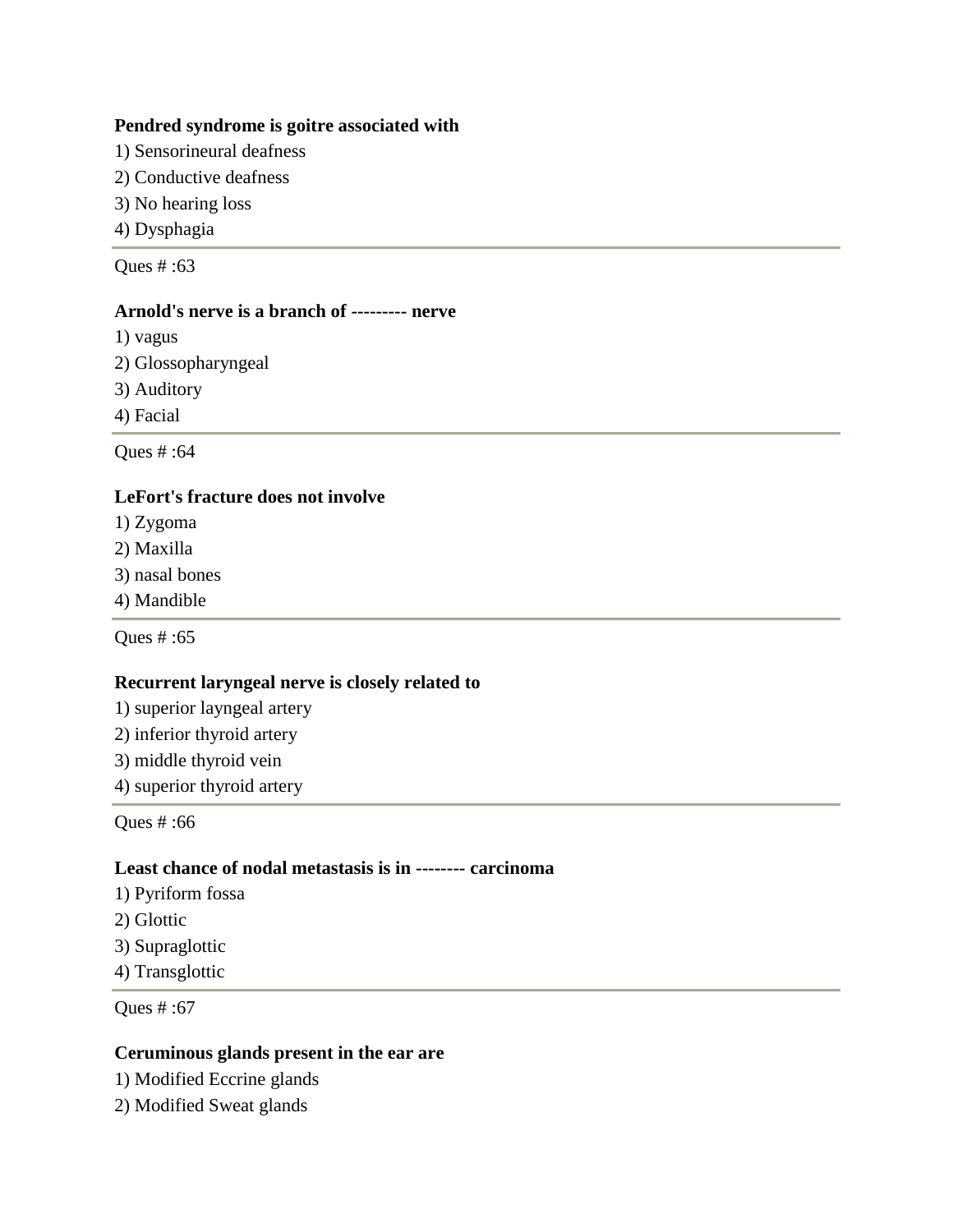3) Mucous glands 4) Modified Holocrine glands

Ques # :68

### **Lore's triangle is bounded by all except**

- 1) Trachea 2) Medial edge of retracted strap muscles
- 3) Thyroid
- 4) Subclavian Artery

Ques # :69

### **Horizontal crest at the internal auditory canal dividing into superior and inferior halves is**

- **:** 1) Bill's bar 2) Ponticulus
- 3) Cog
- 4) Falciform crest

Ques # :70

### **The Bjork flap is made during which procedure**

- 1) Tracheostomy
- 2) Modified Radical mastoidectomy
- 3) Hemithyroidectomy
- 4) none of the above

Ques # :71

### **Mc Govern's technique used in treatment of**

- 1) Laryngomalacia
- 2) Choanal atresia
- 3) Adenoids
- 4) Wegener's granulomatosis

Ques # :72

## **Coffin's Corner is the name given to**

- 1) Retromolar Trigone
- 2) Area between last molar and lateral border of tongue
- 3) Apex of pyriform fossa
- 4) none of the above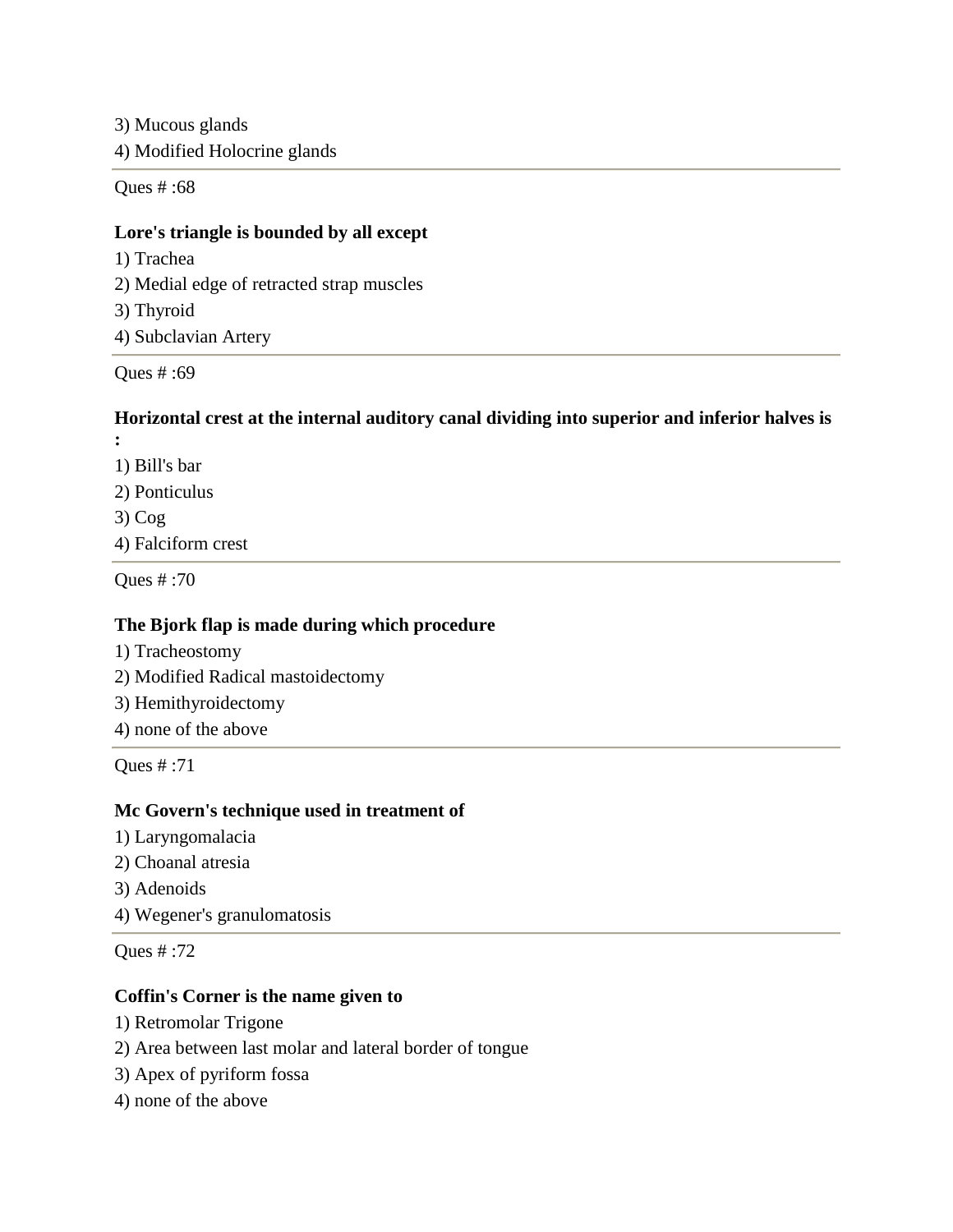### **Best approach for Glossopharyngeal Neurectomy is**

- 1) Tonsillectomy approach
- 2) Transpalatal approach
- 3) Transmandibular approach
- 4) Transpharyngeal approach

Ques # :74

## **The Bent and Kuhn criteria (major criteria) for allergic fungal rhino sinusitis include all except**

1) history of type I hypersensitivity

2) nasal polyposis

3) characteristic computed tomography (CT) scan findings

4) negative fungal stain of sinus contents

Ques # :75

## **Donaldson's line bisects the**

- 1) Horizontal semi-circular canal
- 2) Posterior semi-circular canal
- 3) Superior semi-circular canal
- 4) Facial canal

Ques # :76

### **Capacity of mastoid antrum**

- 1) 1 mL
- 2) 2 mL
- 3) 3 mL
- 4) 4 mL

Ques # :77

### **Endolymph is produced by cells of**

- 1) Stria vascularis
- 2) Scala vestibuli
- 3) Scala tympani
- 4) Heller's cells

Ques # :78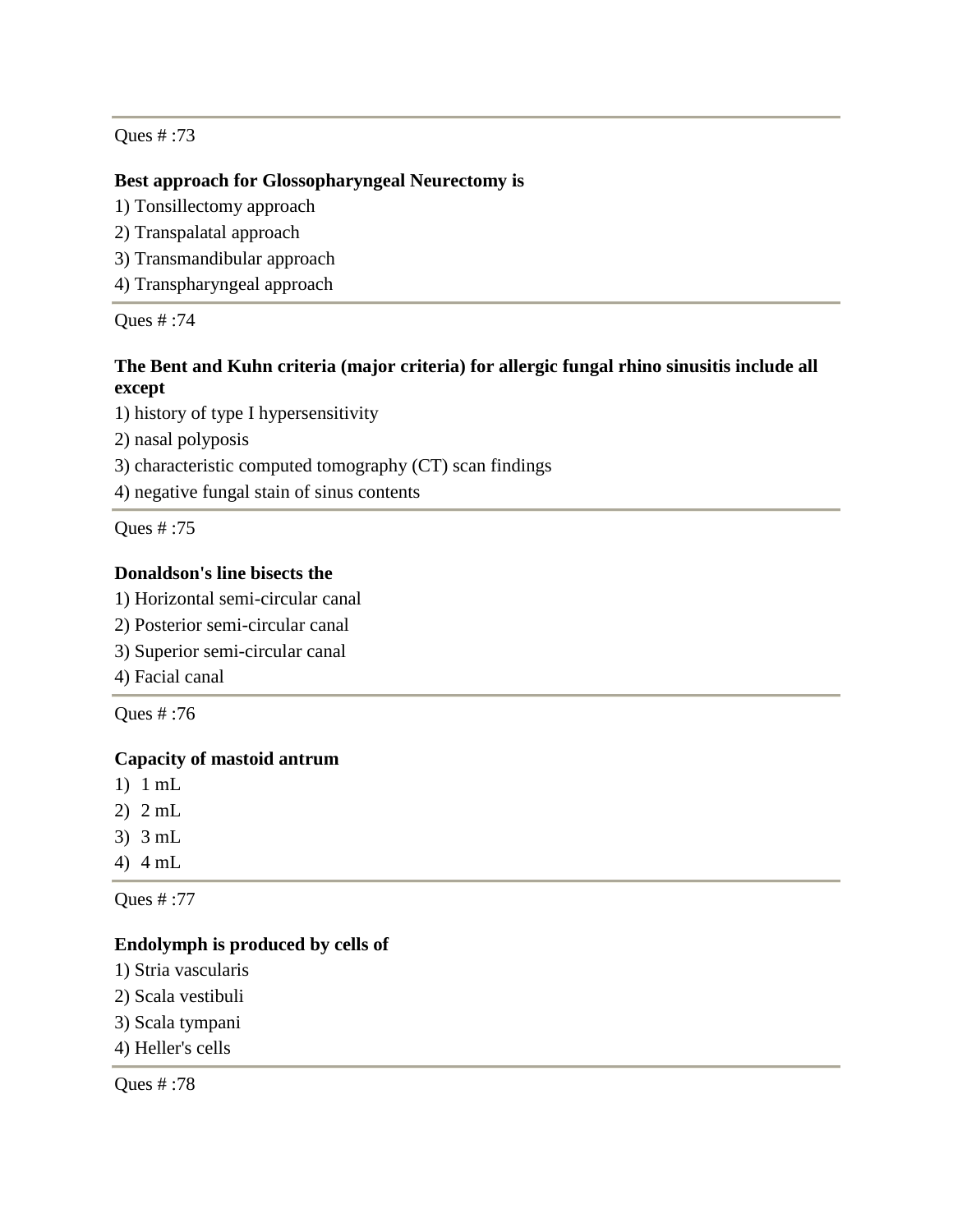### **Carhart's notch in otosclerosis is seen at**

1) 2 KHz

2) 1 KHz

3) 3 KHz

4) 4 KHz

Ques # :79

### **Intrinsic membrane of larynx**

1) Thyrohyoid

2) Cricothyroid

3) Cricotracheal

4) Cricovocal

Ques # :80

### **Surgical landmark of facial nerve except**

- 1) Processus cochleariformis
- 2) Oval Window
- 3) Short process of incus
- 4) Trautman's triangle

Ques # :81

### **Branches of facial nerve except**

1) Greater superior petrosal N

- 2) Nerve to stapedius
- 3) Chorda tympani
- 4) Greater auricular nerve

Ques # :82

### **Concha Bullosa is pneumatization of**

- 1) Inferior turbinate
- 2) Middle turbinate
- 3) Superior turbinate

4) Septum

Ques # :83

### **Kartagener's syndrome includes all except**

1) chronic rhinosinusitis

2) Bronchiectasis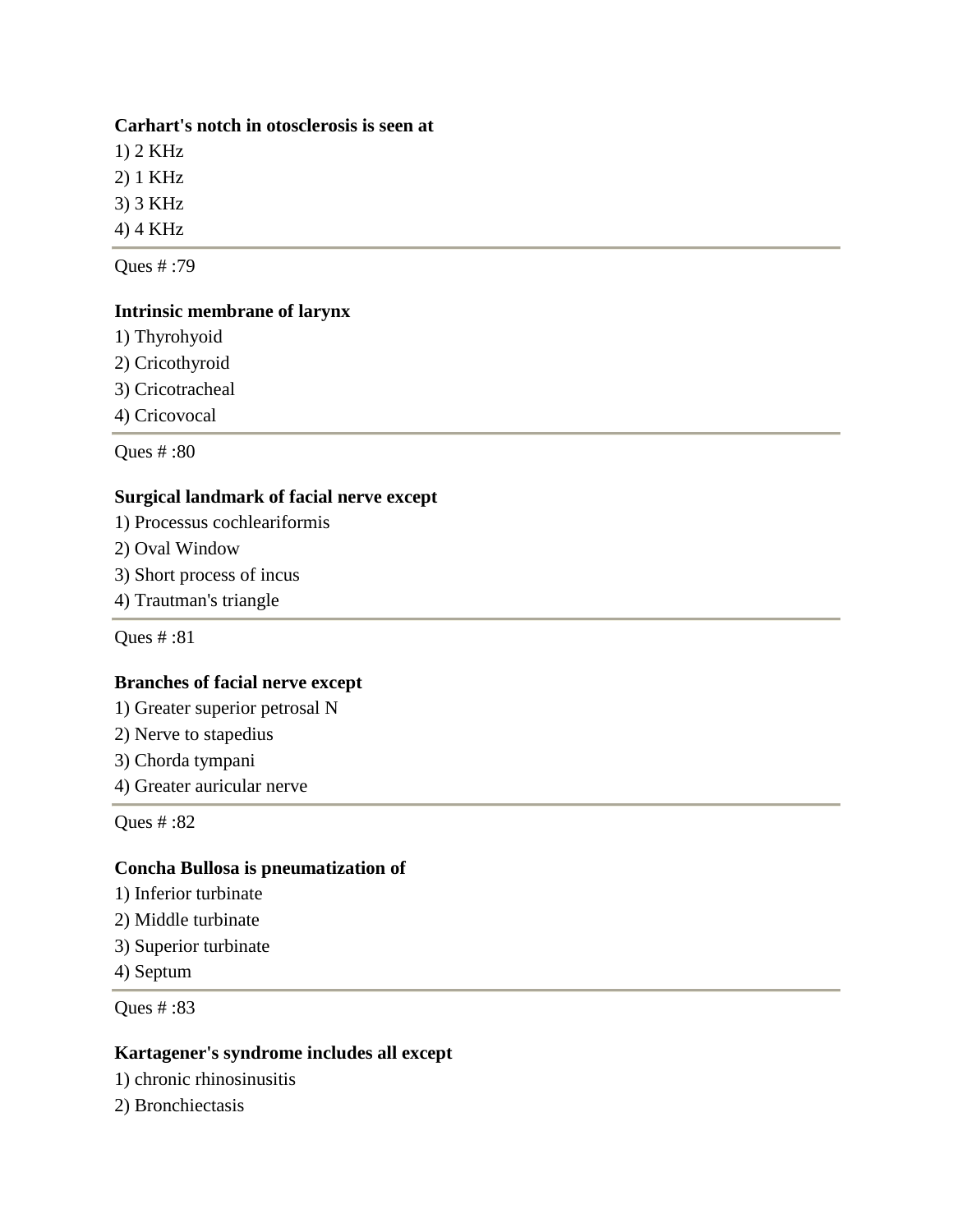3) Situs inversus

4) Coloboma

Ques # :84

### **Septum is formed by all except**

- 1) Vomer
- 2) Ethmoid
- 3) Alar cartilage
- 4) Maxilla

Ques # :85

### **Ozeana' is a feature of**

1) Hypertrophic rhinitis 2) Atrophic rhinitis 3) Rhinitis caseosa

4) Rhinitis sicca

Ques # :86

#### **Quinsy is**

1) Acute Tonsillitis 2) Peritonsillar abscess 3) Membranous Tonsillitis 4) Diphtheritic Tonsillitis

Ques # :87

### **Schirmer's test is used to test**

1) greater superficial petrosal nerve

- 2) Nerve to stapedius
- 3) Chorda tympani
- 4) Peripheral branches

Ques # :88

### **Most common thyroid malignancy is**

- 1) Follicular
- 2) Papillary
- 3) Medullary
- 4) Anaplastic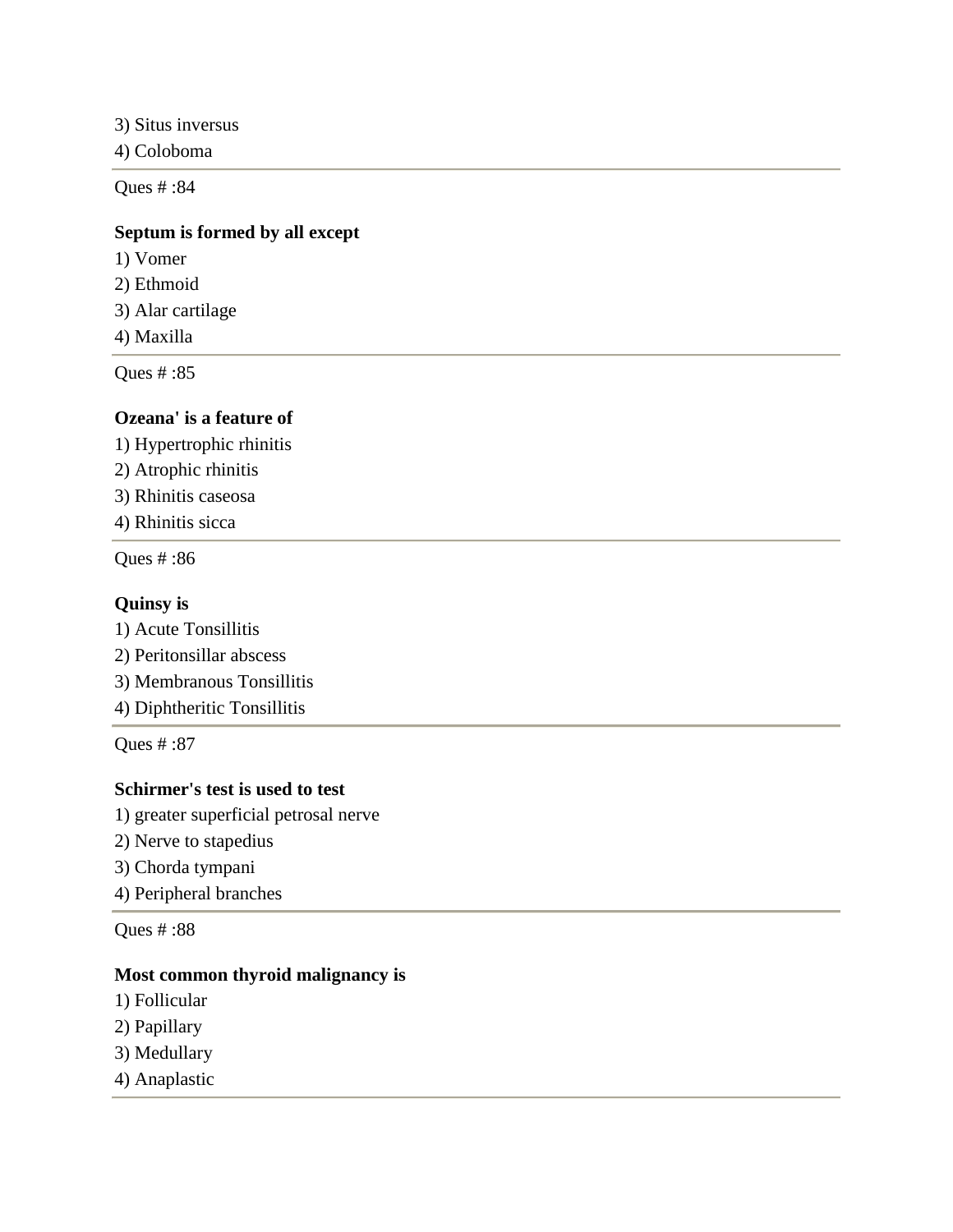#### **All are well differentiated thyroid cancers except**

- 1) Follicular
- 2) Papillary
- 3) Medullary
- 4) Anaplastic

Ques # :90

### **Tone decay test is positive in**

- 1) conductive deafness
- 2) cochlear deafness
- 3) Retrocochlear deafness
- 4) all of the above

Ques # :91

### **Bleeding polypus of septum is**

- 1) capillary haemangioma
- 2) cavernous haemangioma
- 3) A-V malformation
- 4) none of the above

Ques # :92

#### **Apple jelly nodule on septum are seen in**

- 1) Syphilis
- 2) Rhino scleroma
- 3) Lupus vulgaris
- 4) Leprosy

Ques # :93

### **Best view of Frontal sinus is**

- 1) Caldwell's view
- 2) Towne's view
- 3) Water's view
- 4) Lateral view

Ques # :94

### **If posterior epistaxis cannot be controlled , which artery is ligated**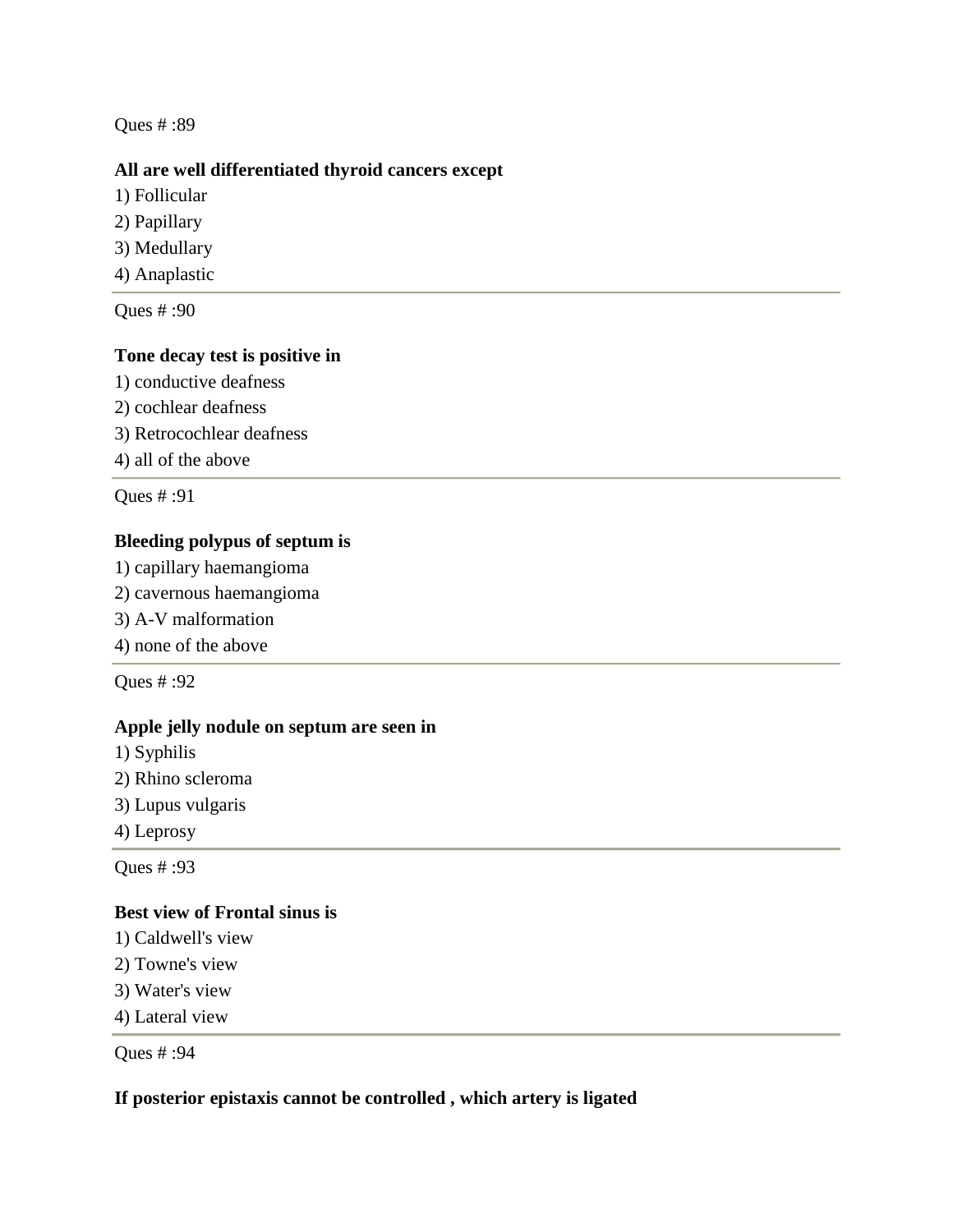1) Posterior ethmodial artery

2) Maxillary artery

3) sphenopalatine artery

4) external carotid artery

Ques # :95

### **Third window effect is seen**

1) Perforated TM

2) Dehiscent superior semi circular canal

3) Round window

4) Oval window

Ques # :96

### **"Bernoulli's theorem" explains**

1) Nasal polyp

2) Thryoglossal cyst

3) Zenker's diverticulum

4) Laryngomalacia

Ques # :97

### **Bony septal perforation occurs in**

- 1) TB
- 2) Leprosy
- 3) Syphilis

4) Sarcoidosis

Ques # :98

## **Microlaryngoscopy was started by**

- 1) Bruce Benzamin
- 2) Kleinsasser
- 3) Chevalier jackson
- 4) None

Ques # :99

#### **Tripod fracture is seen**

- 1) Mandible
- 2) Zygoma
- 3) Nasal bone